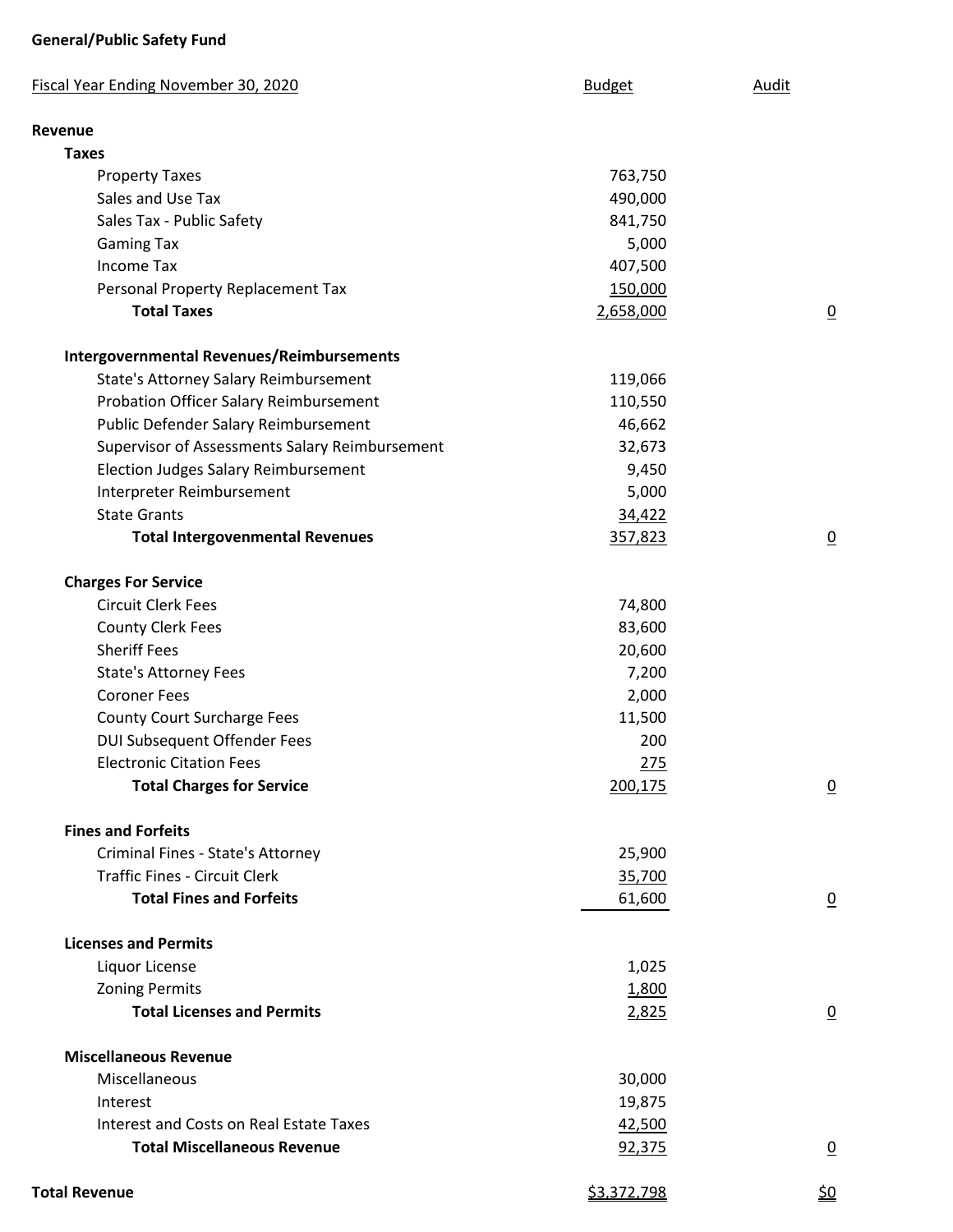| Fiscal Year Ending November 30, 2020         | <b>Budget</b> | Audit          |
|----------------------------------------------|---------------|----------------|
| <b>Expenditures</b>                          |               |                |
| <b>County Offices</b>                        |               |                |
| Circuit Clerk Office                         | 227,355       |                |
| <b>State's Attorney Office</b>               | 261,637       |                |
| <b>Probation Office</b>                      | 183,532       |                |
| <b>County Clerk's Office</b>                 | 491,755       |                |
| <b>Treasurer's Office</b>                    | 240,354       |                |
| Supervisor of Assessment's Office            | 167,331       |                |
| <b>Death Examiner's Office</b>               | 33,106        |                |
| <b>Board of Review</b>                       | 11,000        |                |
| <b>County Board</b>                          | 135,764       |                |
| Insurance Risk Manager                       | 17,422        |                |
| Civil Defense Office                         | 31,349        |                |
| Zoning Office                                | 30,082        |                |
| Sheriff's Office                             | 829,563       |                |
| <b>Public Defender's Office</b>              | 90,000        |                |
| <b>Total County Offices</b>                  | 2,750,250     | $\overline{0}$ |
| <b>General Government</b>                    |               |                |
| Custodian                                    | 47,920        |                |
| <b>Dispatching Expense</b>                   | 37,990        |                |
| Electric                                     | 27,000        |                |
| Gas                                          | 3,000         |                |
| Water                                        | 2,500         |                |
| Telephone                                    | 17,500        |                |
| Maintenance                                  | 30,000        |                |
| <b>Attorney Fees</b>                         | 48,500        |                |
| <b>Dieting Jurors</b>                        | 300           |                |
| Jurors Fees                                  | 3,000         |                |
| Registrar - Vital Records                    | 200           |                |
| Aid to County on Aging                       | 5,850         |                |
| <b>Auditing County Records</b>               | 42,000        |                |
| VA Medical and Mileage Assistance            | 100           |                |
| <b>Burial for Verterans and Dependents</b>   | 1,100         |                |
| Supplemental Salary for Judges               | 1,000         |                |
| Judges Office Expense                        | 5,000         |                |
| Cass Citizens Scholar                        | 5,000         |                |
| Health Insurance                             | 175,000       |                |
| Interpreter Expense                          | 12,500        |                |
| Coroner Death Certificate Grant Expense      | 4,500         |                |
| <b>Employee Education Assistance</b>         | 500           |                |
| <b>CIC Support and Training</b>              | 9,305         |                |
| Real Estate Tax System                       | 22,500        |                |
| Intra-Governmental and Econcomic Development | 7,000         |                |
| Contingent                                   | 59,700        |                |
| <b>Animal Control Contract</b>               | 19,462        |                |
| County Share Educational Service Region      | 34,395        |                |
| <b>Total General Government</b>              | 622,822       | $\overline{0}$ |
| <b>Total Expenditures</b>                    | \$3,373,072   | <u>\$0</u>     |

Operating Transfers Out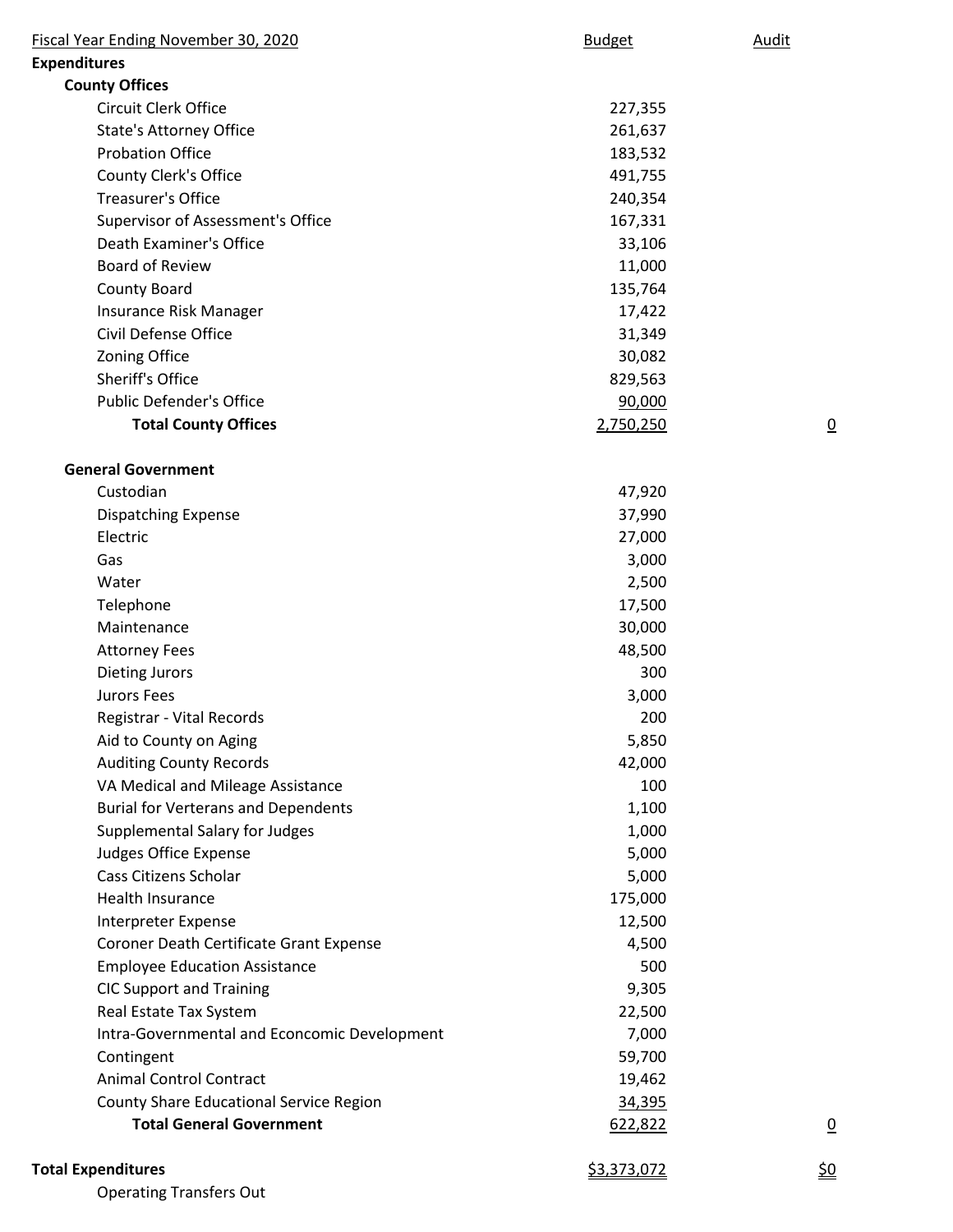| Fiscal Year Ending November 30, 2020      | <b>Budget</b> | Audit |
|-------------------------------------------|---------------|-------|
| <b>Special Revenue Funds</b>              |               |       |
| <b>Bailiff Security Fund</b>              |               |       |
| <b>Total Revenues</b>                     | 25,630        |       |
| <b>Total Expenditures</b>                 | 61,500        |       |
| <b>Election Fund</b>                      |               |       |
| <b>Total Revenues</b>                     | 490           |       |
| <b>Total Expenditures</b>                 | 0             |       |
| Liability Insurance Fund                  |               |       |
| <b>Total Revenues</b>                     | 399,600       |       |
| <b>Total Expenditures</b>                 | 379,000       |       |
| Worker Safety Incentive Fund              |               |       |
| <b>Total Revenues</b>                     | 45            |       |
| <b>Total Expenditures</b>                 | $\Omega$      |       |
| Document Storage Fund                     |               |       |
| <b>Total Revenues</b>                     | 14,985        |       |
| <b>Total Expenditures</b>                 | 50,000        |       |
| <b>Economic Development Fund</b>          |               |       |
| <b>Total Revenues</b>                     | 360           |       |
| <b>Total Expenditures</b>                 | 2,500         |       |
| County Law Library Fund                   |               |       |
| <b>Total Revenues</b>                     | 4,320         |       |
| <b>Total Expenditures</b>                 | 61,500        |       |
| <b>Tax Sale Trustee Fund</b>              |               |       |
| <b>Total Revenues</b>                     | 1,020         |       |
| <b>Total Expenditures</b>                 | 1,000         |       |
| <b>Indemnity Fund</b>                     |               |       |
| <b>Total Revenues</b>                     | 5,845         |       |
| <b>Total Expenditures</b>                 | 5,000         |       |
| Illinois Municipal Retirement and SS Fund |               |       |
| <b>Total Revenues</b>                     | 465,300       |       |
| <b>Total Expenditures</b>                 | 543,152       |       |
| Enhanced 911                              |               |       |
| <b>Total Revenues</b>                     | 383,451       |       |
| <b>Total Expenditures</b>                 | 586,320       |       |
| <b>Highway Fund</b>                       |               |       |
| <b>Total Revenues</b>                     | 341,500       |       |
| <b>Total Expenditures</b>                 | 1,560,000     |       |
|                                           |               |       |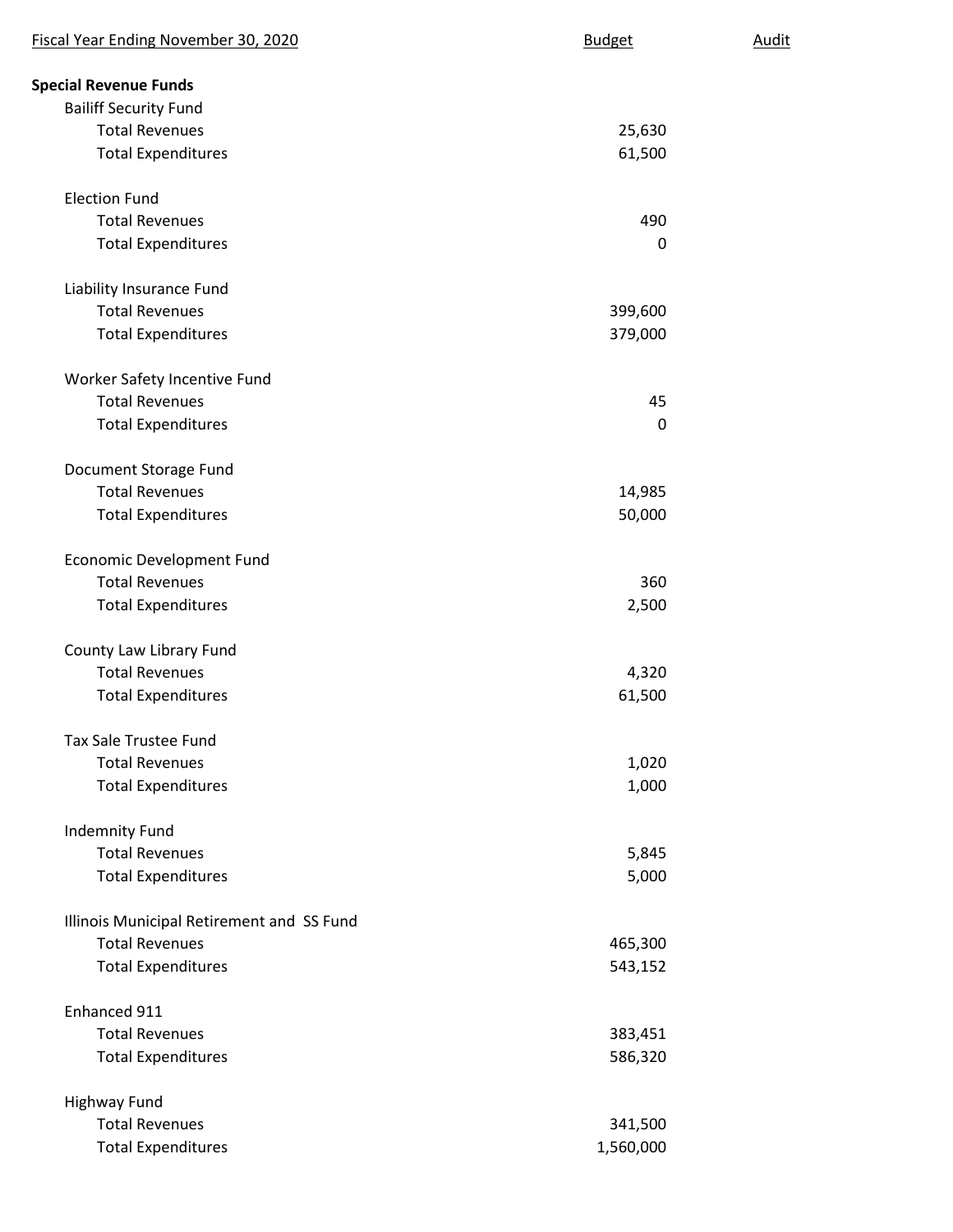| Fiscal Year Ending November 30, 2020      | <b>Budget</b> | <u>Audit</u> |
|-------------------------------------------|---------------|--------------|
| County Bridge Fund                        |               |              |
| <b>Total Revenues</b>                     | 100,150       |              |
| <b>Total Expenditures</b>                 | 340,000       |              |
| County Motor Fuel Tax Fund                |               |              |
| <b>Total Revenues</b>                     | 542,775       |              |
| <b>Total Expenditures</b>                 | 145,000       |              |
| Federal Aid Secondary Matching Fund       |               |              |
| <b>Total Revenues</b>                     | 389,555       |              |
| <b>Total Expenditures</b>                 | 455,000       |              |
| County Health Fund                        |               |              |
| <b>Total Revenues</b>                     | 6,558,652     |              |
| <b>Total Expenditures</b>                 | 6,558,652     |              |
| Circuit Clerk Op Add-On Fund              |               |              |
| <b>Total Revenues</b>                     | 3,000         |              |
| <b>Total Expenditures</b>                 | 1,000         |              |
| <b>Tuberculosis Fund</b>                  |               |              |
| <b>Total Revenues</b>                     | 26,950        |              |
| <b>Total Expenditures</b>                 | 26,050        |              |
| Circuit Clerk - Child Support Fund        |               |              |
| <b>Total Revenues</b>                     | 9,440         |              |
| <b>Total Expenditures</b>                 | 0             |              |
| <b>State's Attorney Automation Fund</b>   |               |              |
| <b>Total Revenues</b>                     | 810           |              |
| <b>Total Expenditures</b>                 | 2,000         |              |
| <b>Animal Control Fund</b>                |               |              |
| <b>Total Revenues</b>                     | 96,115        |              |
| <b>Total Expenditures</b>                 | 96,114        |              |
| <b>Circuit Clerk - Automation Fund</b>    |               |              |
| <b>Total Revenues</b>                     | 7,480         |              |
| <b>Total Expenditures</b>                 | 25,000        |              |
| <b>County Treasurer - Automation Fund</b> |               |              |
| <b>Total Revenues</b>                     | 5,080         |              |
| <b>Total Expenditures</b>                 | 5,000         |              |
| Law Enforcement Drug Fund                 |               |              |
| <b>Total Revenues</b>                     | 105           |              |
| <b>Total Expenditures</b>                 | 20,000        |              |